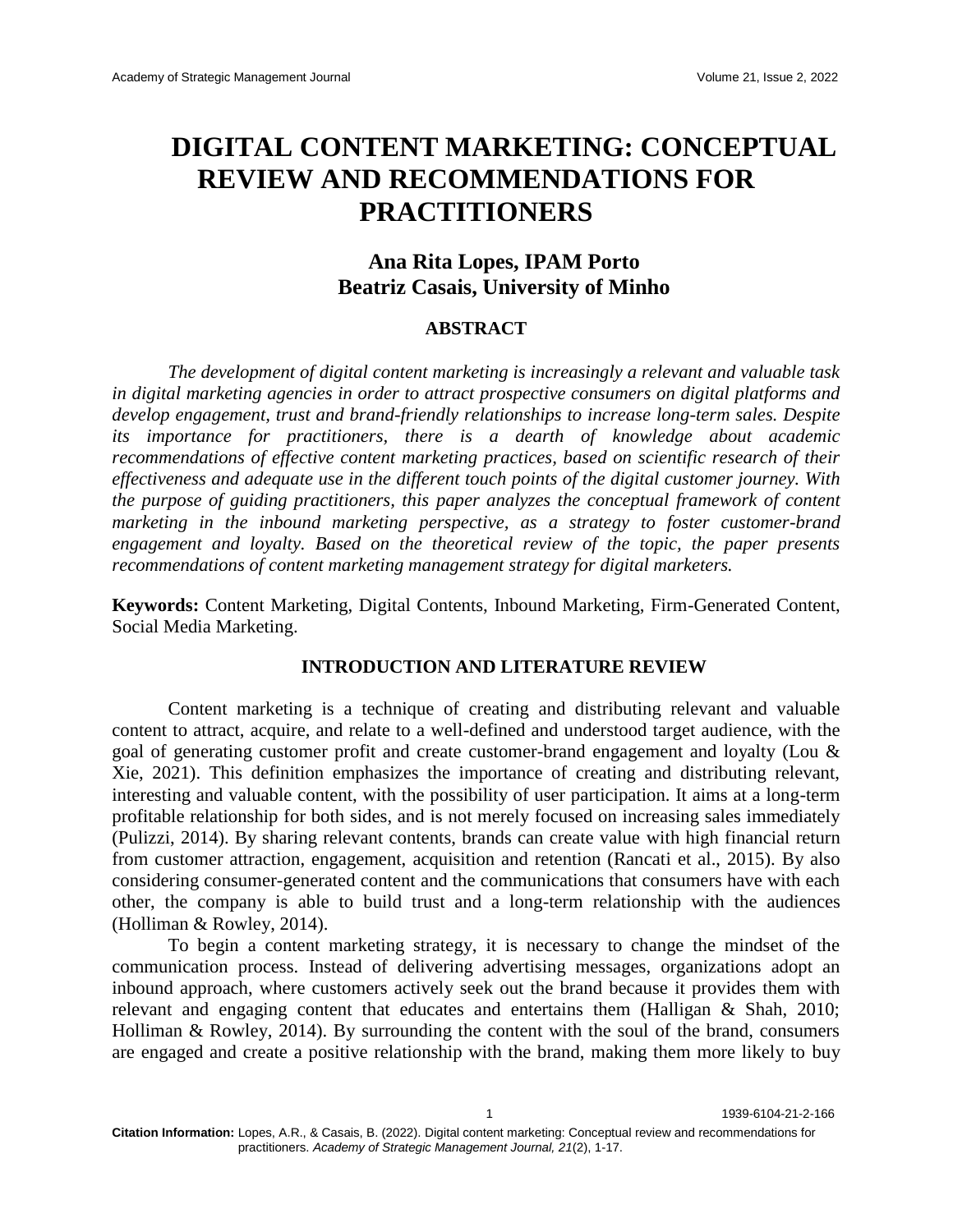products from the brand (Nosrati et al., 2013) and making interaction, collaboration and loyalty possible (Guadalupe, 2015).

This paper addresses the conceptual background of content marketing, guiding digital marketing practitioners with recommendations emerged from empirical research in order to build a content marketing strategy. The analysis of the literature was carried out according to the approach proposed by Centobelli et al. (2020) and Rasool et al. (2021).

## **Content Marketing**

Content marketing is a marketing format that involves creating and sharing publishing content in order to acquire customers (Nosrati et al., 2013). It began to be used to spread information about a brand and help build its reputation. Some examples of early content marketing practices are John Deere's The Furrow magazine, first published in 1895, which informed farmers on how to be more profitable by using the brand's farm tractors; Michelin, a tire brand, which developed Michelin guides in 1900, offering drivers information on maintenance, accommodations, and other travel tips; Jell-O, whose salesmen went door-to-door distributing their cookbooks for free, and thus taught consumers how to use their products (Nosrati et al., 2013) and, more recently, Lego, with its Brick Kicks magazine, which pairs the brand's toys with the pedagogical and educational sector, showing that toys can also be used to teach. These examples demonstrate how content marketing can be a tool to align company goals with customer needs and develop engagement, trust, and long-term relationships with consumers (Hollebeek & Macky, 2019).

The type of content published can vary, from blog posts, white papers, case studies, videos, photos or articles (Holliman & Rowley, 2014; Pulizzi, 2014; Järvinen & Taiminen, 2016; Opreana & Vinerean, 2015; Rancati et al., 2015). However, content marketing is not considered just a text or commentary that the company makes for consumers to see. Content must be interesting and interactive, and an important facet of developed content is to allow customers to interact and offer feedback through various channels in the content marketing funnel (Pulizzi, 2014). In this regard, Järvinen & Taiminen (2016) concluded that generating high-quality content is an ongoing learning process that involves constant evaluation of content that creates engagement with the target audience. First, content design should meet the needs of the customer. A core element related to high-quality content is that it creates value for customers rather than merely promoting the company's products and services. Good content never focuses on products, but rather focuses on helping customers solving their problems and offering advice on issues that customers may feel unsure about. In other words, the content produced by the company may not even mention the company or its products, focusing purely on a given topic in which the company is an expert. In this sense, a valuable and relevant content requires a company to be aware of its customers' informational needs, and this is accomplished through active listening, which in practice is done by collecting customer feedback and through social media monitoring. In short, a content marketing strategy is characterized by 6 elements (Du Plessis, 2017, 2015):

- 1. The medium element (the nature of the platform for the content);
- 2. The strategic element (the strategic approach one takes to develop the content);
- 3. The formation element (the building of the brand image through the content);
- 4. The intrinsic element (the natural occurrence of the content, for example, through conversations among consumers about the brand);

2 1939-6104-21-2-166

**Citation Information:** Lopes, A.R., & Casais, B. (2022). Digital content marketing: Conceptual review and recommendations for practitioners. *Academy of Strategic Management Journal, 21*(2), 1-17.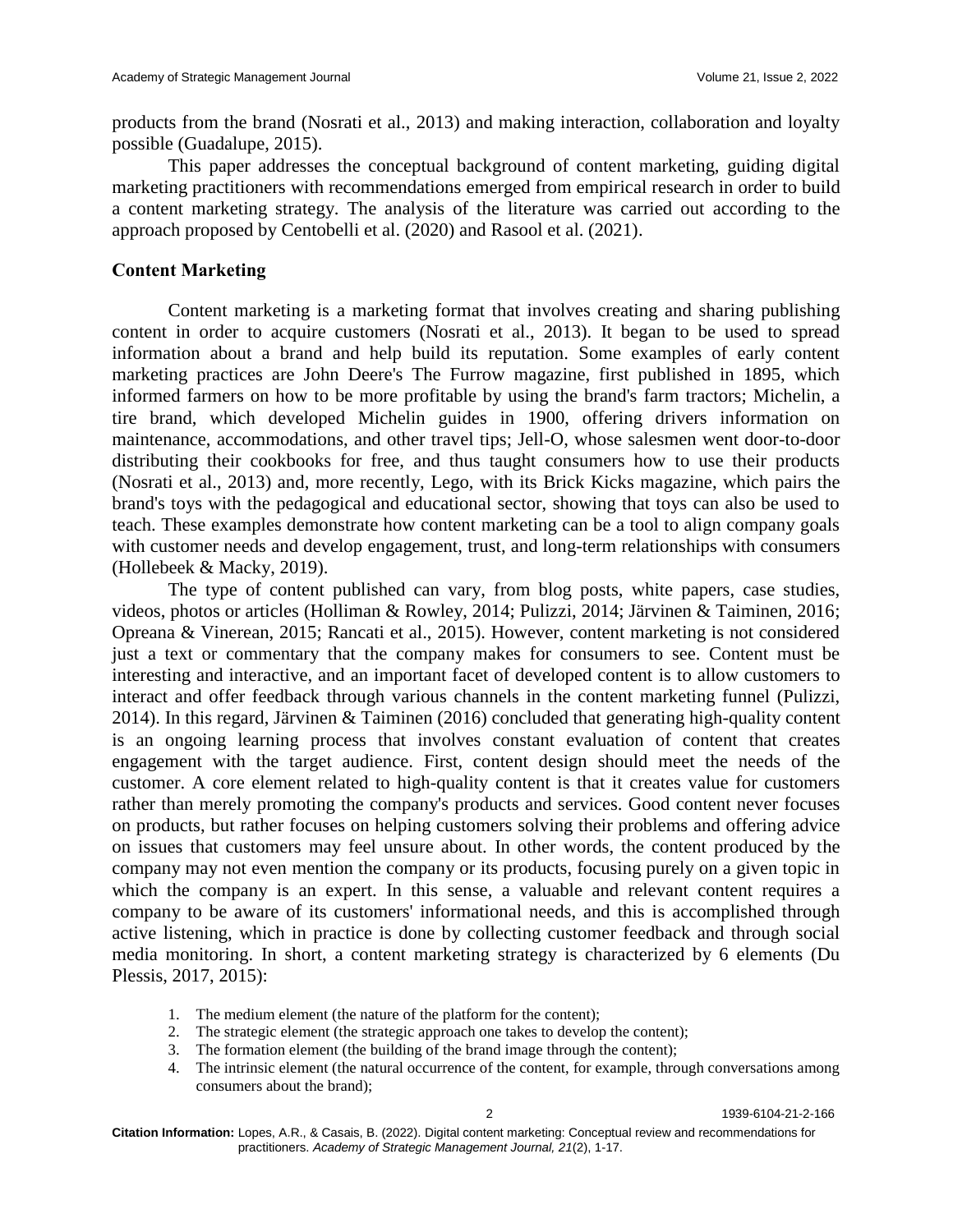- 5. The communication element (the techniques applied to spread the content);
- 6. The corollary element (what are the desired consequences with the content).

Since there are many social media platforms, all opportunities for interaction and collaboration with all stakeholders should be grabbed. The strategic element refers to the purpose, consistency and integration of the content (Du Plessis, 2017, 2015), which should be developed in an integrated way and should be part of the company's entire brand strategy (Pulizzi, 2012). Du Plessis (2015) mentions that the success of the strategic content can be measured through the engagement it has created with the target audience. The formative element concerns the characteristics of the brand, purpose and values, and this should be communicated to the target audience through engaging stories. This strategy makes the brand more human and increases its value. Content should be unobtrusive and part of consumers' casual conversations online. Natural messages should be shared on social media to add warmth and create a familiar brand voice. Users should take the initiative to join conversations based on relevance to their lives and interests. The communication element refers to the approach used when content is communicated to the target audience, and has emerged due to its educational, entertainment, informational, usefulness and quality importance. Brand stories should focus on meeting the informational needs of their customers in a way that is appealing and of value to their daily lives (Payne et al., 2009; Pulizzi, 2012). Brand stories should make customers smile; make them feel important, and content needs to stand out in a relevant way amidst so much information to create customer engagement. Finally, the corollary element refers to what users are expected to do with the content after consuming it, such as sharing it, helping to create new content, and changing their perspective and behavior towards the brand, possibly becoming brand ambassadors (Du Plessis, 2015).

Ho et al. (2020) propose a strategic content marketing framework with the goal of providing guidance to companies just starting their content marketing strategies, guiding marketers through content marketing strategic elements vertically and content marketing growth and execution paths horizontally. This model provides the essential elements to a content marketing strategy, depending on the company's level of maturity with respect to content marketing practices overall (emerging, developing or maturing). This distinction was made based on the type of content the companies analyzed, the number of active social media platforms, their spend on content marketing, the extent to which the companies dropped their emphasis on salesonly content, the educational content in their strategy, and whether the content strategy was documented. Thus, it was concluded that as companies progressed in their content generation, they gained more knowledge in content marketing practices; increasing the number of content types helped take the emphasis off sales-only targeted content and educational content increased; and companies further along in the process spent more of their budget on content marketing, which culminated in the content strategy being articulated and documented. The model thus demonstrates a way to transition, streamline, optimize, and accelerate content marketing for companies (second column measurement).

After defining the content to be published, the company must decide where it will do it. According to Du Plessis (2017) content marketing practiced in social media gives greater proximity between the brand and the consumer, considering that it is a less formal environment. In agreement, Opreana & Vinerean (2015) argue that social media is an important tool in content marketing and inbound marketing because it amplifies the impact of an organization's content. Sharing content through social media makes it more authentic, while creating business pages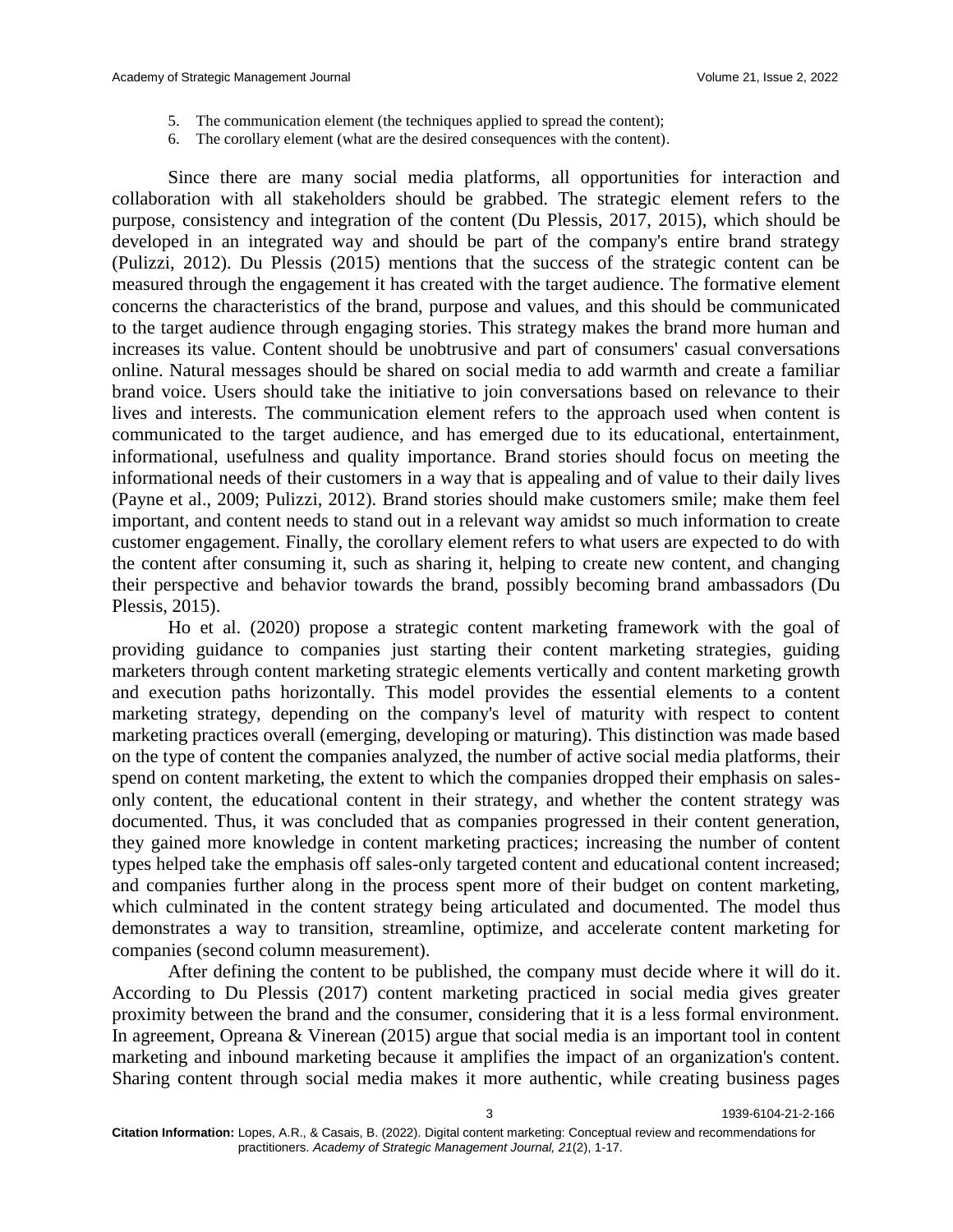offers more opportunities to make its content known. For these authors, the most important aspect of social media and its impact is the ability to collaborate and help create products and campaigns with consumers. Thus, by reaching consumers who are engaged with the brand, marketers can significantly improve an organization's profitability, revenue streams, and increase the loyalty of customers, who can become brand ambassadors in the digital context.

Several authors agree that in content marketing, social media communication is essential for the strategy to be successful, due to a closer contact with potential customers' high level of engagement (Agnihotri et al., 2016; Andersson & Wikström, 2017; Buratti et al., 2018; Nunan et al., 2018; Raji et al., 2019).

#### **Content Marketing in Social Media**

Managers and marketers use social media to promote the brand name in their communications to increase brand awareness and strengthen loyalty, and use various appeals to encourage the audience to interact with the posts and thus increase popularity (Swani et al., 2017). The importance of social media lies in the fact that consumers use it as part of the information search process, compare products and offers, and establish relationships with sellers. Thus, social media should be used to continuously inform consumers, throughout the sales process. Moreover, they extend the sales team's ability to help the customer by enhancing the circulation of information between the company and the consumer, which, in return, influences the latter's satisfaction (Agnihotri et al., 2016). These authors identify a list of social media practices that professionals can use, categorizing them into the relationship-building functions they serve:

- 1. Practices that help you approach customers: share news about testing a new product; share stories about community involvement; generate surveys on relevant topics
- 2. Practices that allow companies to discover customer needs: tweet about an application in development to get feedback and ideas; create polls to vote and comment on proposed changes
- 3. Practices that showcase company offerings: share success stories on Facebook; develop an informative Youtube channel; tweet about promotions and loyalty rewards
- 4. Practices that help complete sales: talk one-on-one with customers to work on business inhibitors; make blog posts to talk about exposed problems about products or services
- 5. Follow-up services and practices: analyze followers and identify prospects; ask for referrals; announce a new product.

Different platforms require contextualized contents, since customer profiles are different on different platforms and the same content will not be efficient in different content communities. Each form of content must have a purpose and a measurable goal to provide the necessary focus. Stories attract and retain customers, and each platform's story plan should ideally form part of a documented content marketing strategy, consisting of content pillars to meet consumer interest. It is essential that content is delivered at the right time and based on the consumer that is targeted by it. By focusing on quality content, value and engagement are created, not merely noise. For example, on LinkedIn, being a communication channel and not a sales channel, users should be treated as equal partners, and the brand should become another user of the network to gain the trust of its potential customers. This search for trust responds to the user relationship philosophy based on the principles of relational marketing, fostering activities aimed at establishing, developing and maintaining relationships with users. To be able to establish these relationships, it is necessary to pay attention to the profiles and interests of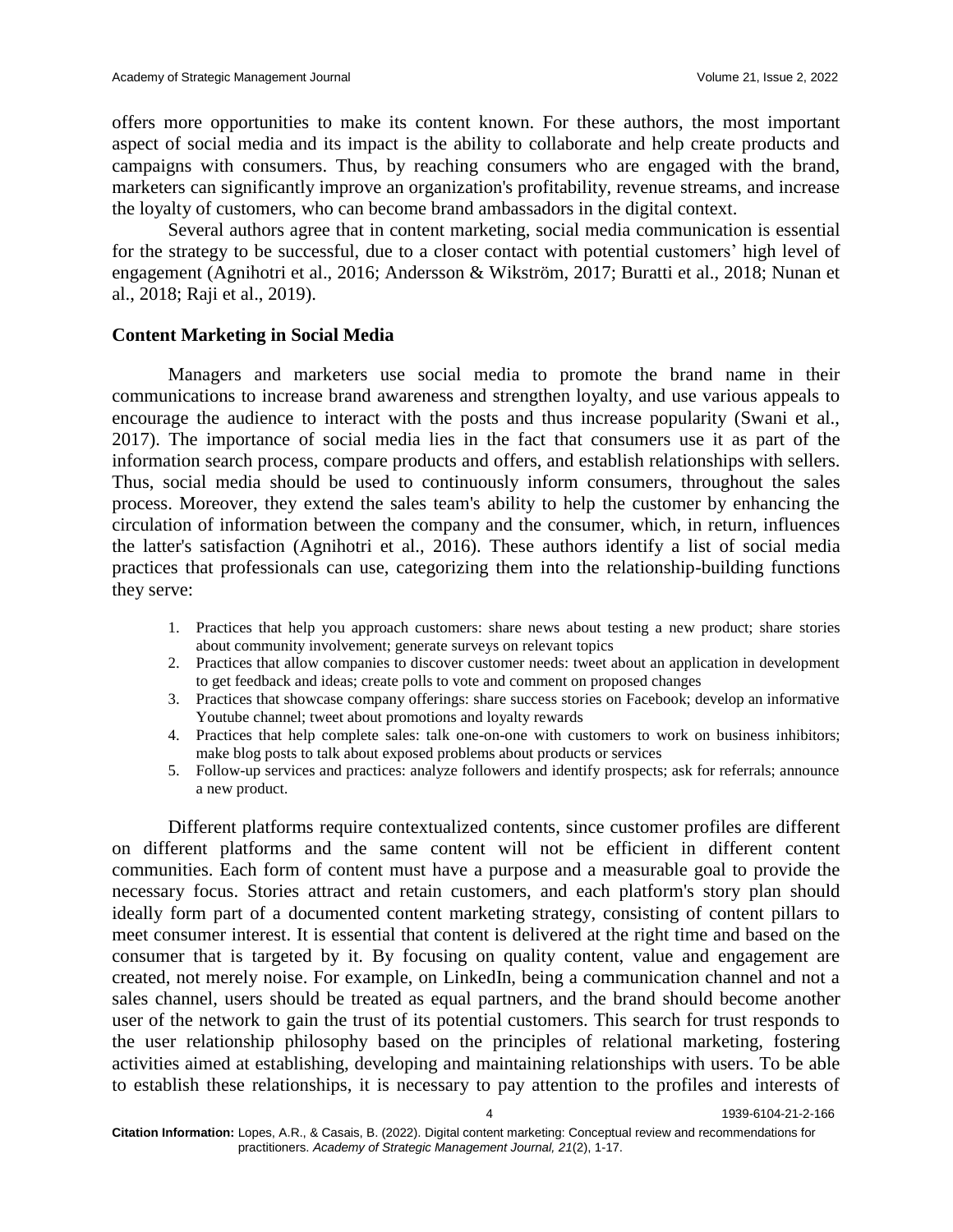users to identify their needs and be able to deliver value (Guadalupe, 2015). The company's own employees can be content creators on LinkedIn and act in this network as representatives of their company, since it is a professional network. In this way, they create personal relationships through the network and promote their products and services to appropriate audiences. LinkedIn becomes an important tool in the B2B context (Huotari et al., 2015).

Video production, particularly for the B2C context, has proven to be one of the most effective content marketing techniques (Lou et al., 2019). Marketers have used the YouTube platform to disseminate content and to, through it, create a content community and strengthen their relationship with users. Sharing content through YouTube positively affects consumer attitude toward the brand, loyalty, and purchase intentions, and that content that entertains helps build loyalty with the customer. Further, for brands with high-involvement products, what works best is informational content; for brands with low-involvement products (as is the case with the company under study) what works best is content that entertains - although informational content also helps to increase customer loyalty - because consumers, when dealing with low-involvement products, do not make as much effort to inform themselves about the product, compared to highinvolvement products. Providing content that entertains promotes experiences with the brand that appeal to emotions, and thus is more likely to create a relationship with the customer than informational content.

Sharing content on blogs is also an excellent way to reach consumers and create a relationship with them (Algesheimer et al., 2005; Chen & Lin, 2015; Holliman & Rowley, 2014).

Users' satisfaction with brand blog content significantly and positively influences their loyalty and the sustainability of the social relationship. Users who are satisfied with the content have a pleasant experience when they visit the blog and tend to maintain an ongoing relationship with the brand, they create emotional bonds with the blog (and consequently, with the brand), and as this relationship continues, they bring new users to the blog and help maintain the loyalty of existing users (Chen & Lin, 2015). Thus, brands that wish to build lasting relationships with their customers through blogs should focus on the consumer's own experience and it is crucial to give them relevant, timely and useful content with the consumer's needs in mind (Holliman  $\&$ Rowley, 2014).

The key criterion of social media is user interaction. On the one hand, the intensity of user interaction with a brand's post can be seen as a measurement of communication effectiveness, as it indicates the popularity of that post. User interaction significantly determines the distribution of the publication in the future, which is a prerequisite for brand success (Wagner et al., 2017). On Facebook, the actions that the user performs have different weights. The most basic action is*"liking"*, followed by commenting and the action that generates the most engagement is sharing (Balio & Casais, 2021; Coelho et al., 2016; Kim & Yang, 2017; Swani et al., 2017; Wagner et al., 2017). On Instagram, the shares are mostly the *"like"* and the comment, with the comment suggesting more interaction with the publication.

Trying to understand what type of publications most attract and create interaction by consumers, Wagner et al. (2017) come to the conclusion that some publication appeals have positive effects, and others negative effects on user interaction. The appeal of the message that the publication conveys has a significant effect on the perception of that message, and as such, on the effectiveness of the communication. In social media, the appeal of a post can affect the user's attitude towards the post. A positive attitude can lead to users sharing the publication, such as interaction (like taking the action of *"liking"* the publication). On the other hand, the processing of the publication can be indirectly influenced by publication appeals that affect the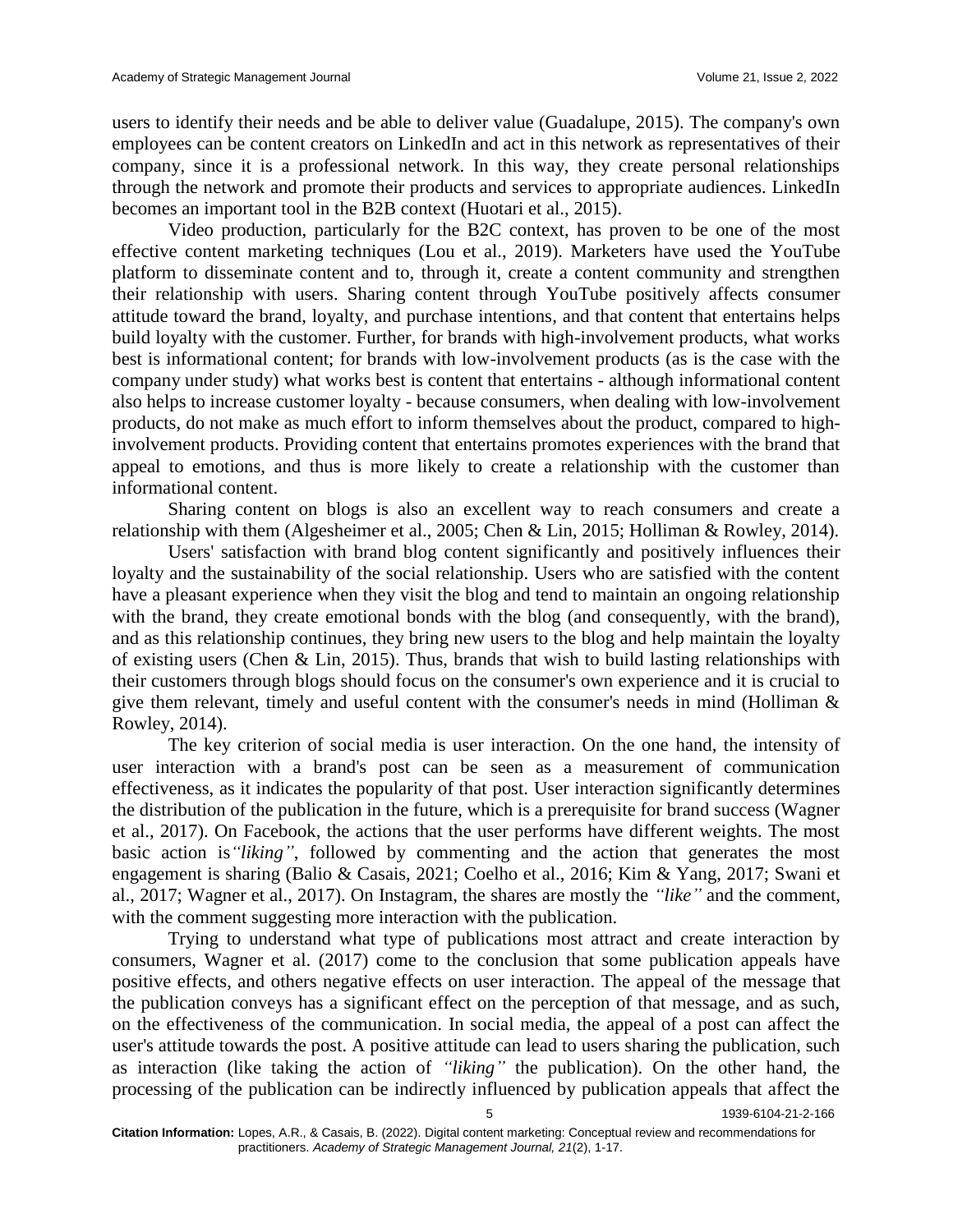6 1939-6104-21-2-166

user's motivation to process the publication itself. Certain publication appeals probably correspond to situational or person-related gratifications, and thus may influence the motivation for processing. For example, users who aim to satisfy their entertainment needs on social media may have a higher motivation to process a publication from a brand when such a publication includes an entertainment component. Users with an information need may have higher motivation to process informational publications. The size of the post and the inclusion of photos or videos have positive effects on all publication popularity metrics (number of *"likes,"* comments, and reactions).

Other studies suggest that using corporate brand names, images, and videos generate fewer comments than likes; using emotional appeals in social media posts increased the number of *"likes"* and comments; using emotional appeals motivated consumers to share content more through comments than through *"likes"* and thus, conclude that the use of emotion induces greater engagement, motivating consumers to comment and share content (Swani et al., 2017; Swani & Milne, 2017). There is also evidence that on Facebook, the greatest influence on customer engagement is the video format, which relates significantly and positively to the number of likes, comments, reactions, and shares, and the image format, which relates positively to the number of likes, reactions, and shares, but negatively to the number of comments; interactivity has a positive relationship with the number of *"likes",* but not with the number of comments - this can be explained because when the interaction is a yes/no question, the user responds with a *"like",* to answer affirmatively. Also, on Instagram, the video format has a negative impact on the number of *"likes"* (Balio & Casais, 2021). Wagner et al. (2017) also found that users are more likely to comment on posts that solicit their interaction and have logical information. On the other hand, publications with photos are unlikely to receive comments. In addition, posts created with photos or videos using a rationality or sensory appeal strategy are more likely to get a person to share the post, while a strategy that refers to ego is less likely to be shared. Thus, social networks such as Facebook and Instagram are used more effectively when used as a means of promotion that brings some sort of hedonic benefit to the user, rather than commercial benefits by promoting products, services, or prices. The user is more likely to promote the brand in their own circle of contacts when they feel emotionally involved with the brand, which happens through, in general, appeals mentioning brand events and promotional (promotions or activities that require interaction from the user, such as quizzes or contests) (Coelho et al., 2016). This happens for example with e-commerce products purchased (Da Costa & Casais, 2020).

#### **Content Marketing in B2B and B2C**

In an attempt to understand whether content differs from the B2B to B2C context, it was found that Huotari et al. (2015) and, in agreement, Andersson & Wikström (2017) distinguish social media users as internal and external. Insiders are those who are paid by the company and can be divided into corporate users and employee users. Corporate users serve as the voice of the company and are not limited to one person; they can be a department or even the company in general. Collaborative users are individual contributors who are connected to the company. These are involved in content creation and have the ability to communicate in a not so formal way on social platforms. External users are not connected to the company professionally and can be divided into corporate, customer, professional and civil. Corporate users are companies that use their voice to establish content. Client users are individuals who are employed by potential or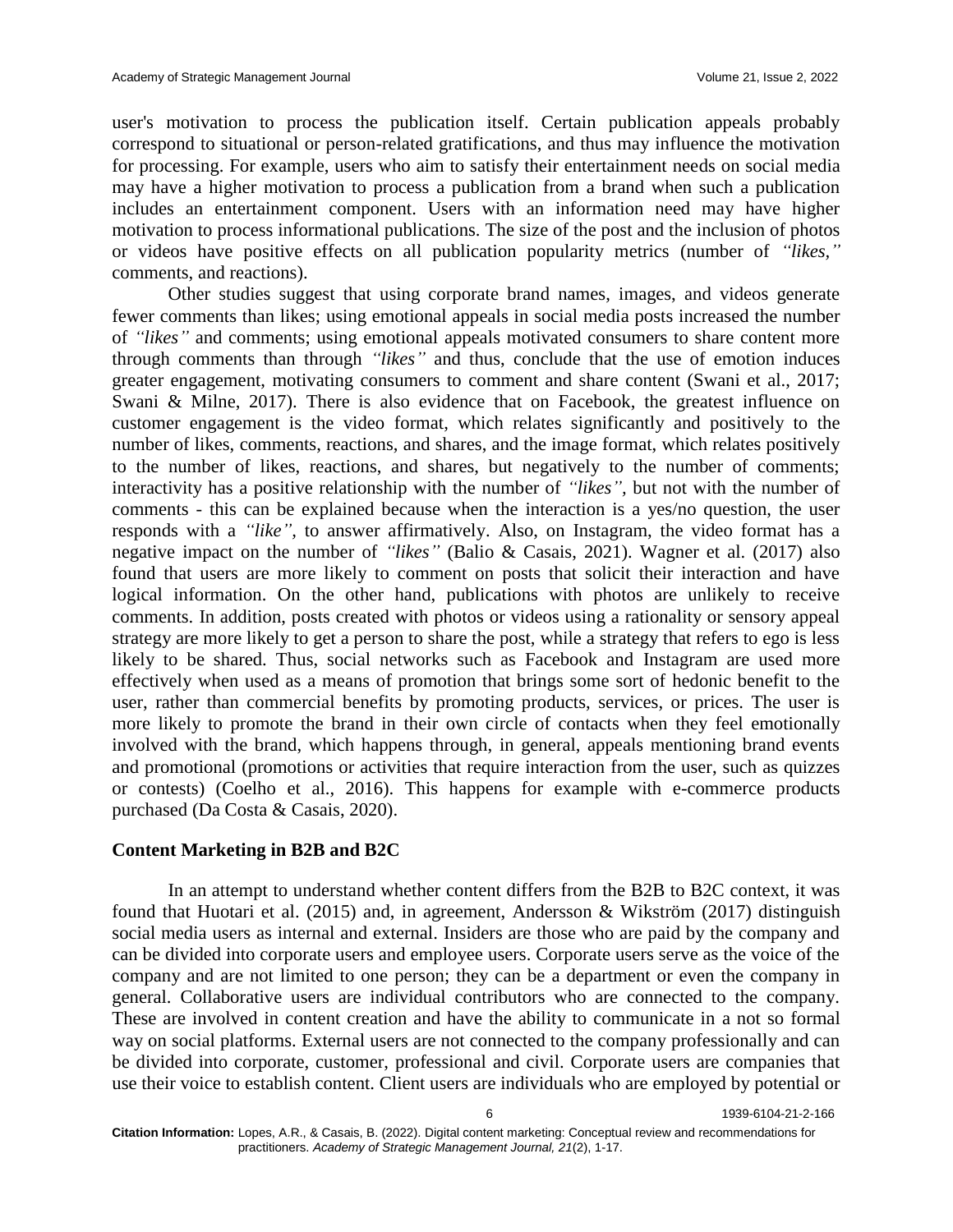existing customers in the B2B market and are considered by the authors to be the most important users. Professional users are companies from different businesses, who may or may not become customers of the company in question. Finally, civil users are spectators of the company who show interest but have no professional relationship with the company. Different stakeholders can connect through social media, and thus the company's marketers can take advantage of the presence of a large number of stakeholders and create content on social media. In this context, content discussions that occur on social media are usually messages from credible sources, more so than in the B2C context where these comments may come from individuals who are strangers to the company and are not trusted.

Thus, credibility and trust are even more important in the B2B context (Andersson  $\&$ Wikström, 2017; Huotari et al., 2015). Holliman and Rowley (2014) say it is essential that B2B organizations adopt a helping rather than selling approach in their social media messages, and companies should always be concerned with tailoring their content and making it attractive, useful, and timely, whatever the context or platform. In the same vein, Cawsey & Rowley (2016) found that in the B2B context, there is less concern about customers compromising brand reputation or expecting that there would be difficulty controlling customer-generated content, in line with what Huotari et al. (2015) and Andersson & Wikström (2017) reported regarding content discussions on social media because the sources are more credible. Still, businesses saw social media as an opportunity to increase engagement with end consumers and, on the other hand, strengthen their relationships with other businesses that were already their customers.

These authors thus created a framework - B2B Social Media Strategy Framework - that should be extended to the B2B and B2C context at the same time, serving to contribute in practical and theoretical terms in the same company. Then, the key components for a successful social media strategy would be: monitoring and listening in the social space; empowering and engaging employees, and thus extending the social media strategy beyond the marketing department; creating compelling content, including giving a "face" to the company; stimulating eWom (electronic word of mouth), through influencers; evaluating and selecting channels, taking into account the characteristics of each channel and audience; and integrating social media marketing into other Marketing strategies. In this sense, the company may choose to complement its inbound marketing practices with traditional marketing practices (Bleoju et al., 2016).

#### **Firm-Generated Content (FGC) versus User-Generated Content (UGC)**

As content marketing is successful on social media, brand ambassadors can increase e-WOM (electronic word of mouth) and thus engagement with the brand. A content community provides both users and the brand the opportunity to tell their story. The company can create content that humanizes it and connects it to its target audience by showing understanding for their needs and problems, and at the same time, users can help create a story that reinforces the favorable perception of the brand. Thus, it is understood that brand interaction with users on social media enables the creation of content along with the company, which leverages relationships for mutual benefits by creating and caring for an online community. Consumers can generate content and share it with other followers of the brand; meanwhile the company can create or distribute content, as well. Raji et al. (2019) define firm-generated content (FGC) as types of social media communication that are published by companies for consumers who are followers or fans of their social media pages, accounts, or channels. Thus, it is a marketing strategy to create brand awareness, brand recall or brand image on social media platforms, and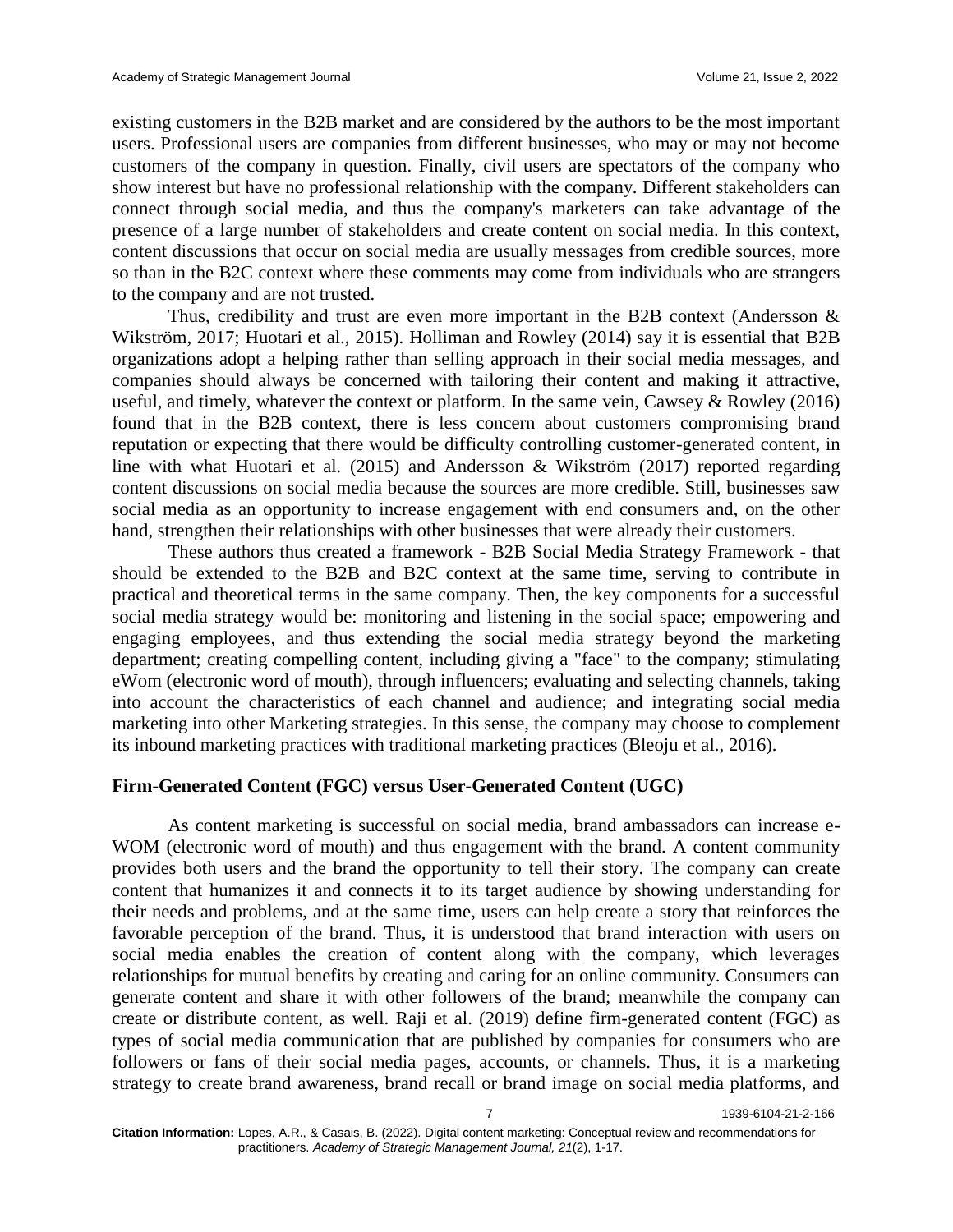are created by the brand itself. On the other hand, user-generated content (UGC) refers to all types of communication that are generated by and between consumers on social media. Fundamentally, these are types of content that are created about the brand by consumers for consumption by other consumers. In their study, these authors concluded that the sharing function among consumers is one of the most significant features of this type of communication, as it makes the Marketing message spread more easily and with a higher reception rate with the help of consumers sharing the information among them. UGC is increasingly important as the consumer participates in the creation of information and makes it more credible, which helps the organization to strengthen its relationships with consumers, both those who create the content and those who then consume it (Huotari et al., 2015; Kee & Yazdanifard, 2015). Santiago et al. (2022) advocates the dying times of FGC, considering the increasing importance of UGC.

#### **Inbound Marketing**

Inbound marketing is the digital marketing discipline in charge of attracting new customers in a natural way (Toledano & Begoña, 2015). The concept was born as a response to this public that searches on social networks and seeks valuable content, and to brands and companies that need a relationship of trust with their potential customers that they cannot reach through the usual channels (*"traditional"* marketing communication channels, such as television). Inbound marketing encompasses marketing techniques that try to change the brandaudience relationships, changing the meaning of the messages through tools such as SEO (Search Engine Optimization), content marketing or participation in social channels (networks, blogs, and other social platforms). Inbound marketing is thus based on the following pillars: content marketing, social media marketing, and SEO.

Patrutiu-Baltes (2016) says that among the advantages of inbound marketing are a direct and long-term relationship with the customer, define the profile of the persona quickly and accurately, allow better results in terms of cost/benefit when compared to traditional marketing and allow to develop a content strategy based on specific topics (keywords) identified with SEO and Google Ads, for which there is a real interest of prospects.

The term inbound marketing was first used by Halligan in 2005. According to the pioneers of inbound marketing, the need for this holistic approach came from the fact that marketing tactics that had been successful in the past were no longer working. According to these authors, telemarketing, television and radio advertising, and print advertising (what they classify as outbound marketing) are becoming less effective, and customers are located on the internet, and they buy and search for information through search engines such as Google and through blogs and social media. Thus, companies need to be present where their consumers are, and that is how they will generate leads and eventually sales for their business (Halligan & Shah, 2010).

The distinction between inbound and outbound marketing techniques is also made by other authors, and some (Castelló-Martínez, 2013; Holliman & Rowley, 2014; Nedaei et al., 2018; Nosrati et al., 2013; Rancati et al., 2015) claim that inbound is more effective because outbound has a more interruptive approach that annoys consumers, while inbound marketing uses methods of connecting and sharing with consumers, and the latter have the option to interact with the brand or company that is communicating with them. Holliman  $& Rowley (2014)$  say that not only does inbound marketing positively discourage an explicit advertising message and a brand-centric (rather than consumer-centric) approach, but it also actively encourages brands to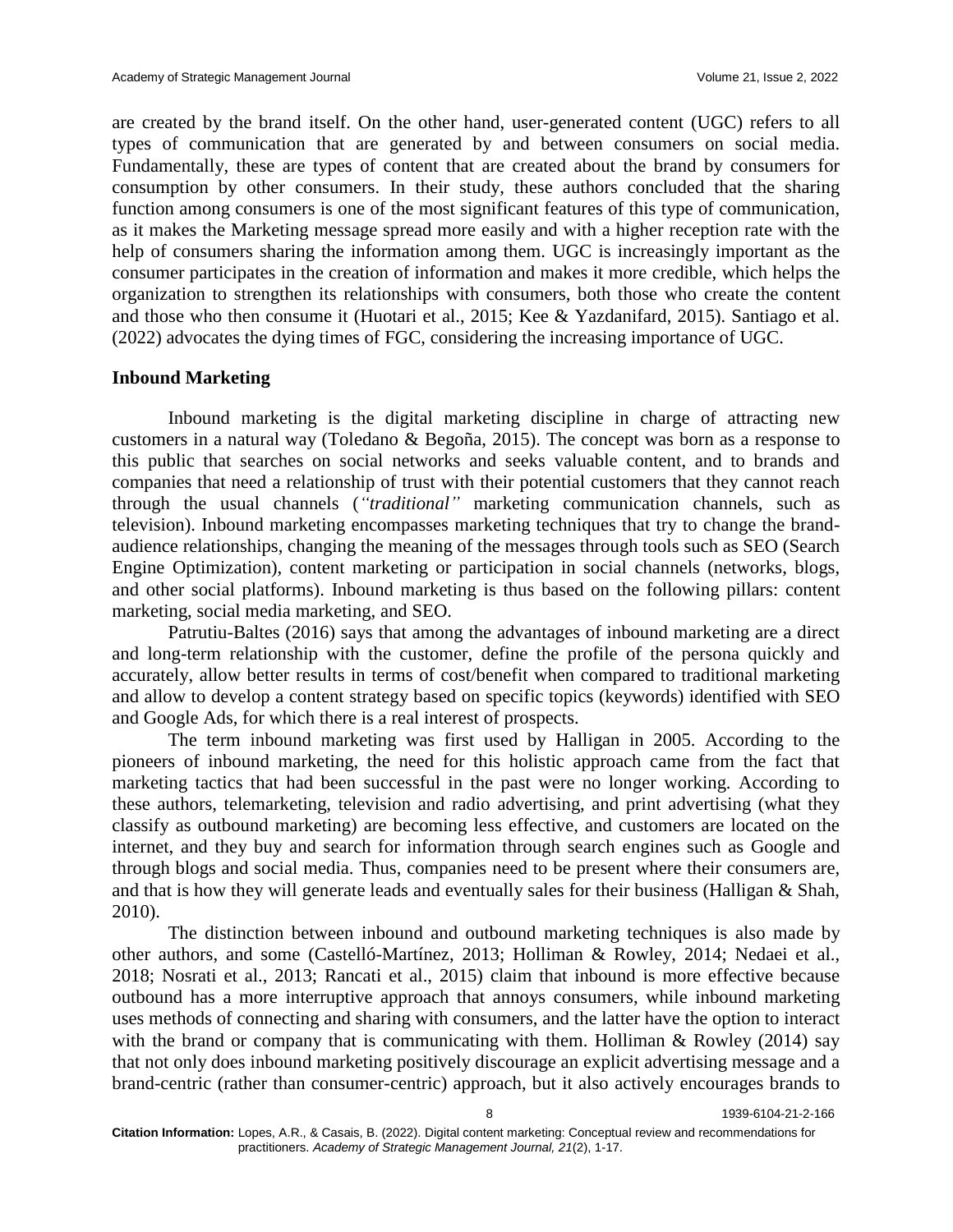take a consumer-centric perspective on their propositions, and also nurtures high levels of trust from consumers and customers seeking the company. Rancati et al. (2015) add that inbound marketing is more successful than outbound marketing, but they caution that this only happens when its techniques are applied correctly. They explain that this happens because inbound marketing is considered permission-based marketing, since its messages are focused on an audience that has previously given its permission to communicate, while outbound marketing is interruption-based, perceived as a traditional product promotion model, in which people have to stop what they are doing to pay attention to the marketing message that the brand wants to transmit. These authors also add that an inbound marketing approach is more complex than outbound marketing, as it requires the use of multiple digital channels simultaneously, continuous website strengthening and maintenance, effective content development, and implementation of measurement tools, aligning all methods in order to achieve the desired results.

On the other hand, Bleoju et al. (2016) state that inbound and outbound marketing techniques can (and in some cases, should) be complementary, depending on the company that is implementing them and its business model. They even mention other views, where Marketing professionals say that this distinction is artificial and meaningless, and that no form of Marketing should obey artificial concepts and that some Marketing techniques are in what they call the gray zone, which belong to both types of Marketing. Human et al. (2018) note that indeed traditional advertising is still an important promotional strategy, but their study shows that the integration of storytelling into both strategies has become quite popular.

#### **Sales Funnel and Inbound Marketing**

It is considered important to understand the customer's journey and what leads them to buy, in order to understand where the content can make a difference in the customer's buying decision. Thus, the online customer journey consists of five phases: entering the company's website, searching the catalog and discovering the products, presenting the product, managing the shopping cart and, finally, the checkout and payment process. Each phase has a number of factors that will determine the user experience and conversions (Mangiaracina et al., 2010). In practice, the concept of the customer journey is not much different from the concept of the sales funnel, a phased process that describes how a customer makes a purchase decision, from becoming aware of the need they have to buying the product or service to satisfy that need. Although there are some variations depending on the source, the sales funnel is typically described with four phases, where each phase corresponds to the cognitive stage in which the customer contemplates whether to make the purchase or not. The first phase is Awareness, in which the customer realizes that he has a need and that there is a product or service that can satisfy it. The customer then seeks knowledge about this type of product or service, entering the Research phase. The third phase is the Decision phase, in which the customer is deciding, among different brands, which product or service to buy. The final stage of the funnel is Purchase, in which the customer already knows which specific product and brand he wants to buy, and typically makes a last comparison of prices, ordering conveniences and other aspects before executing the purchase (Jansen & Schuster, 2011).

Following on from this, when analyzing inbound marketing processes it is noted that it is similar to the concept of a sales funnel, in which the customer moves (or not) from one stage to the next as they engage more with the brand (Bezhovski, 2015; Nosrati et al., 2013). Thus, the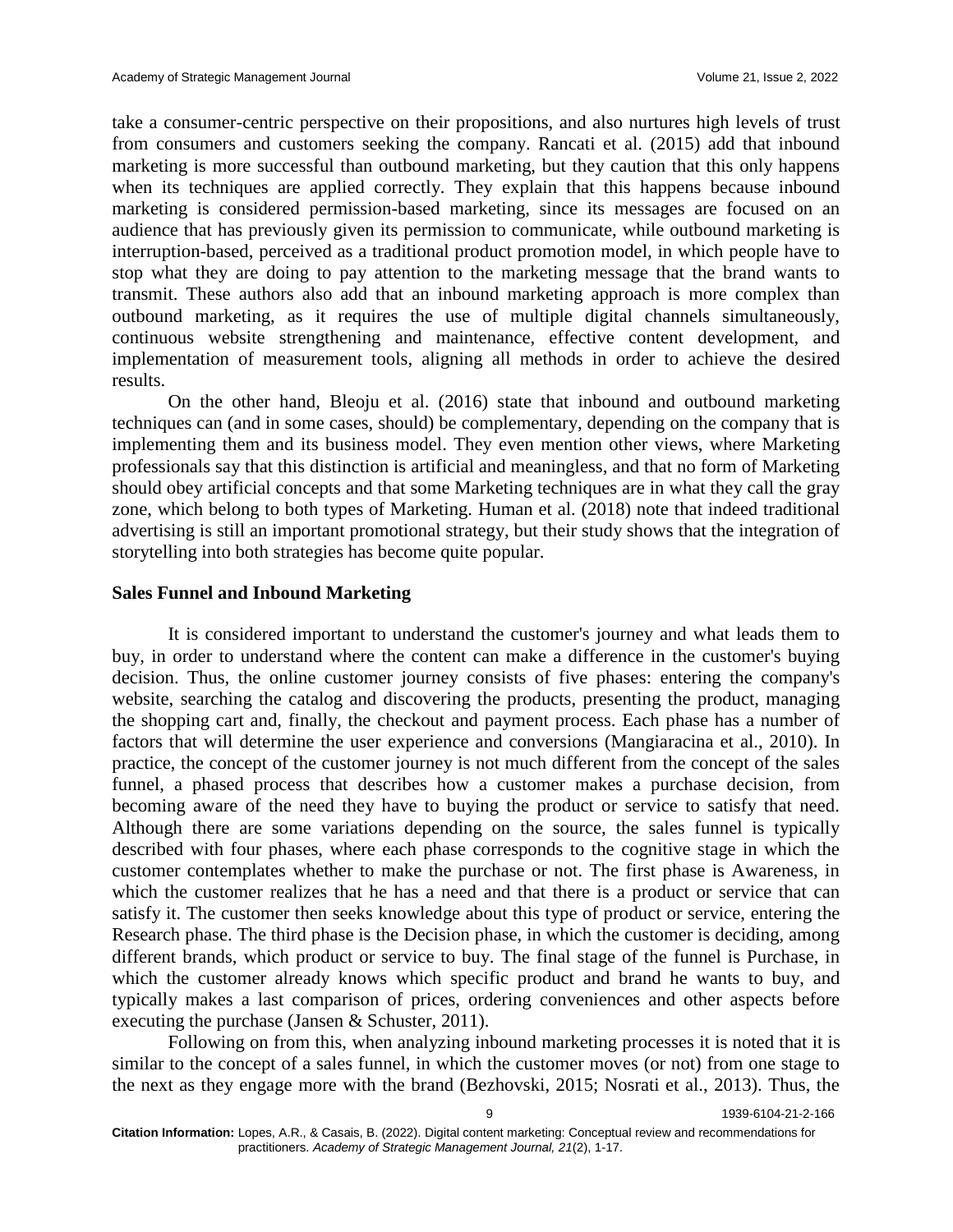sales funnel conceptualization describes the customer acquisition process by dividing it into several phases (D'Haen & Van Den Poel, 2013). Some authors disagree about these divisions, especially about where to place the prospect and the lead (Järvinen & Taiminen, 2016).

According to D'Haen & Van Den Poel (2013), the funnel presents the suspects - which are all potential customers of the company; who become prospects - which are suspects that have certain characteristics; leads are prospects that will be contacted by the company, after being qualified as those who are likely to respond. The authors point out that this qualification is often done by instinct. Finally, the leads that become customers of the company are the customers. So users go from one stage to another, which taper off because the number of people is smaller. The authors also say that these phases are not completely static, but interactive. If the acquisition of the new customer is successful, the customer database will change and this new customer will be excluded from the funnel.

Halligan & Shah (2010), in building their Sales and Marketing funnel, have a slightly different view. The first stage of the funnel is prospects, then leads, opportunities and finally customers. The logic is basically the same as the other authors: the first stage of the funnel is any potential customer; the second are people that the company qualifies as being eligible to spend some time demonstrating the product or service; the opportunities refer to someone who already demonstrates some intention to buy, perhaps even by reference from other people. Finally, the customer is the customer who has already bought some product or service. The authors stress the importance of measuring each level of the funnel and analyzing the percentage of prospects that have become customers. This measurement can be done quarterly or monthly.

Järvinen & Taiminen (2016), based on the sales funnel of D'Haen & Van Den Poel (2013), built their model as a loop, saying that existing customers re-enter the funnel, as they may buy again, upsell or cross-sell. For this reason, the authors rename customers' deals, as customers can reoccupy any position in the funnel. In addition, these authors use content to keep customers coming back into the funnel, thus establishing a relationship with customers and maintaining their loyalty. With the help of a marketing automation system, marketing and sales departments are able to analyze data from potential and existing customers that can be used to distribute timely content tailored to their individual needs. The content distributed to potential customers is personalized based on their profile information and online behaviors and potentiate the process of value co-creation (Mattos et al., 2021).

The automation system also helps to make an existing customer buy again. Since this funnel does not end at customers (in this case, deals), these customers are considered leads again and receive content tailored to the purchases they have already made and their needs, which the company knows because the system has already analyzed them in previous purchases and in the interactions the customer has made with the company.

The authors comment that this is the first study to demonstrate how content marketing can be integrated into sales processes, through the use of Marketing Automation, in a way that creates business benefits. And they point out that, although this case is in the B2B context, this approach could be applied in the B2C context, especially in terms of behavioral targeting and content personalization.

Pulizzi (2014) says that the funnel starts with visitors, moves on to leads, opportunities, sales, and finally customers. However, the funnel takes into account the sales process before, during and after the life cycle of a customer. Thus, the funnel continues to satisfaction, retention, upsell and, at the end, evangelism. In this way, the author demonstrates, like Järvinen &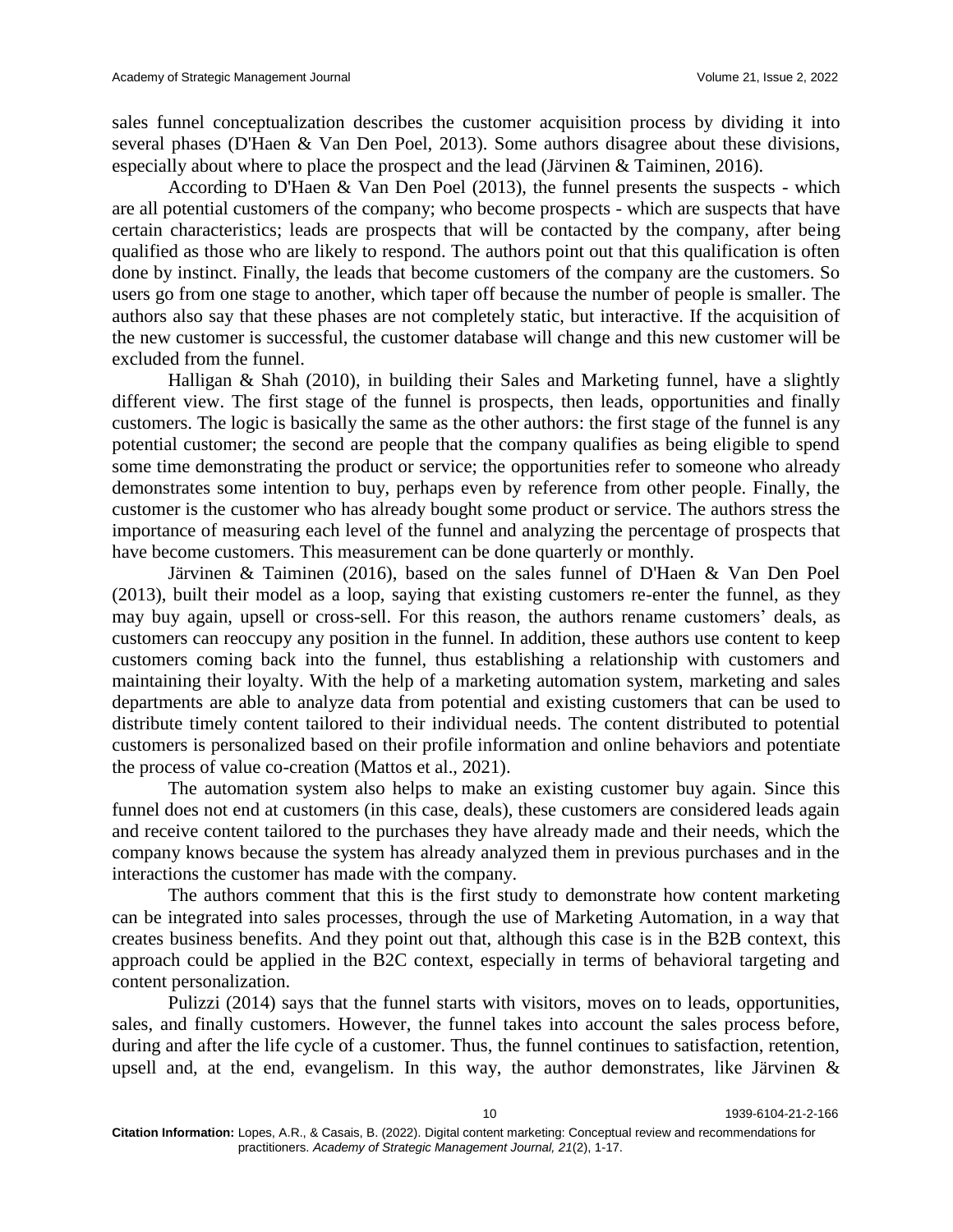Taiminen (2016) that content can be used to create value and reinforce the customer's decision after.

First of all, it is relevant to emphasize that, although there is no agreement between the authors with the terms of the various phases of the funnel, this paper will align with the vision of Pulizzi (2014) and name as visitors the users of the website, leads those who have downloaded some content of the company, opportunities the potential customers who have had some interactions with the company and are close to making a purchase, sales the customers who have already bought and may buy again, and customers as being customers who are likely to continue to be customers because they are already engaged with the company.

The first stage of the funnel, in which the visitor can move to lead, is very important in terms of content, because it is the first interaction that the potential customer has with the company (Halligan & Shah, 2010; Pulizzi, 2014). Thus, call-to-action buttons, which encourage the customer to leave their contact to download some kind of content that the company provides - a white paper, an ebook, among others - are of vital importance (Halligan & Shah, 2010). When the user leaves his contact, he is giving permission to the company to interact with him, and in this way, the content can help the potential customer move forward in the buying process, because he will perceive that the company is an expert in its field by the content it produces (Pulizzi, 2014). On the other hand, Halligan & Shah (2010) emphasize that this database should not be limited to the email list that is gathered through call-to-action or landing pages that appear on the company's website. Social network followers should also be considered marketing contacts, and attention should be paid to them, because a user may not subscribe to any content and therefore not provide his contact information, but may even be someone who follows the company's social networks and blog, and makes comments, creating UGC content that can have a positive impact for the company.

Based on the information that the prospect has searched and what content they have shown interest in, the company can send personalized messages, with more content that may interest the user (Halligan & Shah, 2010; Pulizzi, 2014; Järvinen & Taiminen, 2016). At this stage, it matters to show the prospect that the company is the best in its domain, and therefore the content to send him can be testimonials from other customers, to prove the efficiency of the company's product and content (Pulizzi, 2014). It is important to emphasize that leads that are already engaged with the company (visited the website several times, downloaded different content, left comments on social media) deserve immediate attention. They should be nurtured until they buy, so they can be contacted by email or phone in order to facilitate their progress through the buying process (Halligan  $\&$  Shah, 2010). This process - nurturing - consists of continuously nurturing a relationship with the potential customer, interacting with them in order to make the sale happen (Halligan & Shah, 2010; Pulizzi, 2014; Järvinen & Taiminen, 2016). This process can also happen with existing customers, as they may be inactive for some time and show interest by downloading some content or interacting on social media. Since the company already has some information about this customer, namely previous purchases and what is sparking interest now, personalized content can be sent taking into account their current needs. After a sale is made, the relationship with the customer should not end there, which is why the content marketing funnel continues after the customer phase. It is important to maintain interaction via email or social media. After-sales service should be more than receiving complaints; content should be used to create value and reinforce the customer's decision after the sale. This service can include creating a user manual or a section of frequently asked questions on the company's website, in addition to showing the customer how to get the most out of the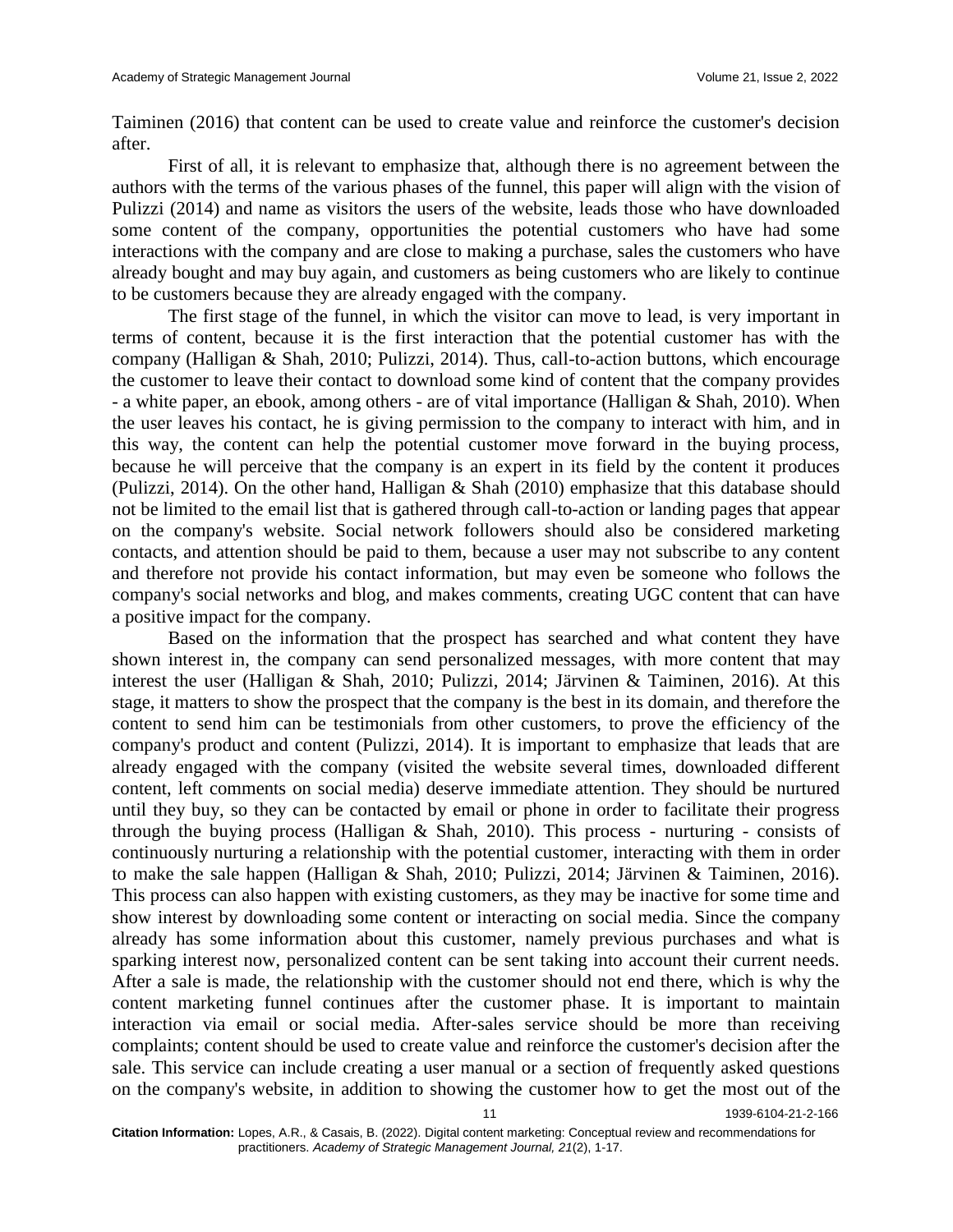products they have purchased and how other products that the company provides can be extended to other problems or needs that the customer has (Pulizzi, 2014).

Already in the second part of the funnel, to reach the satisfaction stage, it is necessary to have an effective after-sales service that meets the customer's expectations. To reach the retention stage, it is necessary to have a customer retention strategy, and nurture the relationship, similar to what is done when you want to turn a prospect into a customer, by giving them content such as newsletters, invitations to events, or magazines. The upsell phase is about continuing the relationship with the customer with proposals for new products or services. Finally, the evangelism phase refers to the time when customers are continuously subscribing to company content and relating to the company in a systematic way (Pulizzi, 2014).

According to the same author, most of the revenue in the Content Marketing Institute comes from these subscriptions, which customers choose to receive content from the company, and in the last stage of the funnel, they also create content because they are satisfied customers.

It is also important to measure the results of this funnel by analyzing where customer contacts came from, and how many went through each stage of the funnel until they became customers. This way it is possible to determine the ROI of each channel - how much was spent on paid ads on Google and how many of those visitors went on to become customers, for example. In this way, it is possible to adjust the investment in each channel (Halligan & Shah, 2010).

#### **Inbound and Content Marketing: The Fusion of Concepts**

The concept of inbound marketing is intertwined with that of content marketing. Järvinen & Taiminen (2016) say that content marketing is only one - fundamental - element of inbound marketing, while Pulizzi (2014) believes that a content marketing strategy can incorporate the principles of inbound marketing.

Holliman & Rowley (2014) found this same confusion with the interviews they conducted at the time of their study on digital content marketing in the B2B context. Many of the interviewees said that inbound marketing was increasingly important, and that the two concepts are intrinsically linked, if not interchangeable.

Inbound marketing is understood as all communicative techniques and actions that aim to reach the consumer in a non-intrusive way, discarding actions that cause annoyance to the consumer and cause unwanted interruption of their activity (Castelló-Martínez, 2013) attracting likely customers to a business before they have the intention to become customers (Nedaei et al., 2018) with content as a key component, and thus understanding how content can be used in marketing, specifically in creating engagement with customers (Holliman & Rowley, 2014).

Halligan & Shah (2010) and Opreana & Vinerean (2015) say that inbound marketing is about creating memorable content and that this type of Marketing has a multi-channel approach to sharing content. In this sense, Patrutiu-Baltes (2016) says that inbound marketing focuses on:

- 1. Creating and distributing content that meets customers' needs and interests;
- 2. Lifecycle marketing getting strangers to become visitors, then contacts, then customers, and later brand ambassadors;
- 3. Personalization the personalized interaction with each customer, as the relationship becomes closer and the individual needs of each customer become known;
- 4. Multi-channel communication, as different customers may prefer different communication channels;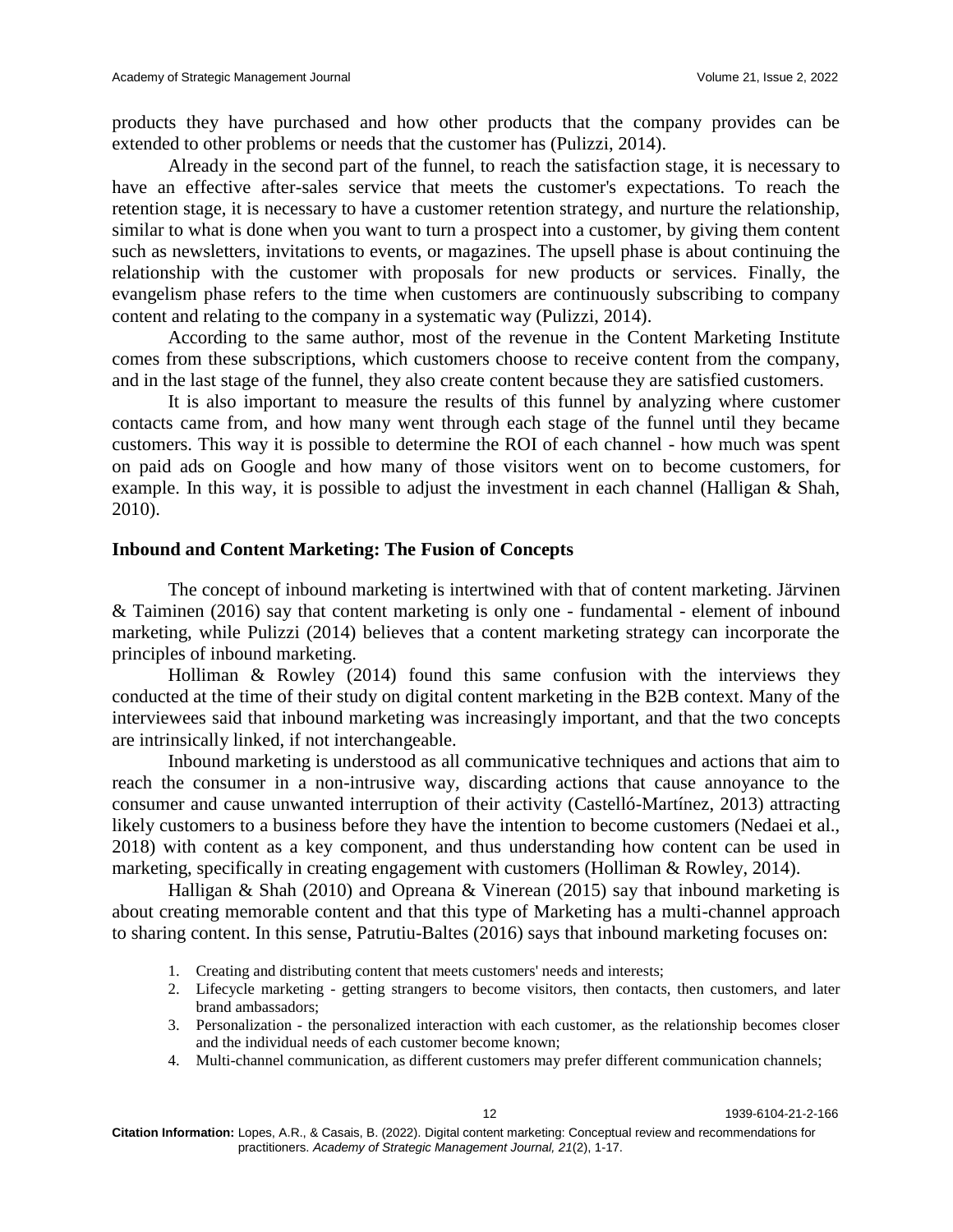5. Integration - the creation of content, its publication and subsequent analysis must work together, to be able to publish the right content, in the right place and at the right time.

Nedaei et al. (2018) consider this concept relevant because consumer behavior has been changing, and customers increasingly use web services to find products and services. Thus, there is significant competition between different websites to make their products more appealing to users. To gain the attention and trust of consumers, it is not enough to just talk to them, but it is necessary to interact with them, show them content that they may like, and above all, get to know them. Thus, inbound marketing not only generates sales, but informs, educates and/or entertains the consumer, and creates a relationship with them (Holliman & Rowley, 2014; Opreana & Vinerean, 2015).

For inbound marketing practices to be effective, Nosrati et al. (2013) note that the biggest weakness of inbound marketing is related to the fact that the company's potential customer may not be able to find the company online, since there is a context of high competition for keywords. Waiting for potential customers to find the company online may cause the company to lose a sale to a competitor with a more aggressive traditional approach that exploits the traditional tools of the market (the outbound marketing techniques).

Thus, the inbound marketing process has four phases: attracting visitors; converting visitors into leads; closing sales; and, finally, turning those sales into long-term, loyal customers who are brand promoters (Bezhovski, 2015). The model of Nosrati et al. (2013) presents a last step: analyze the whole process, from website traffic, to sales and customer interactions, for continuous improvement, using, in the authors' model, marketing automation system that analyzes all this data. According to the authors, with inbound marketing practices companies will try to taper customers from various semantically related market segments, which neither know the product nor intend to buy it, and take the customer on a structured information path, which builds awareness and increases interest over time.

In the first phase the company attracts visitors to its website using inbound tactics, such as making blog posts, using SEO techniques social media posts, baiting links, and creating compelling content. This phase relies heavily on creating high quality content. The goal of the second phase is to convert website visitors into leads by gathering their contact information. For this to happen, the company must give something in return, such as an e-book, newsletter, free software, helpful tips, tutorials or other valuable content. Landing pages and sign-up forms must be optimized, and the data collected must be managed properly (Bezhovski, 2015).

The next phase refers to sales fulfillment, where leads are converted into customers. This is where email marketing comes in, as leads will usually not make a purchase immediately. They need to receive emails with relevant and useful content so that they gain trust in the company and become more likely to buy. Finally, the last phase is the most difficult: keeping the customer and gaining his loyalty. It is necessary for the company to continue to foster the relationship with the customer through interesting content, proper after-sales service, and listening to their feedback. Finally, Opreana & Vinerean (2015) in agreement with Nosrati et al. (2013) believe that measurement and analysis of inbound marketing practices is critical, as companies are able to gain a holistic understanding of their online performance by measuring every tactic, program, activity, and technique they implement at every step of their sales cycle. By then using this information, the company is able to make more informed decisions and is likely to be more successful.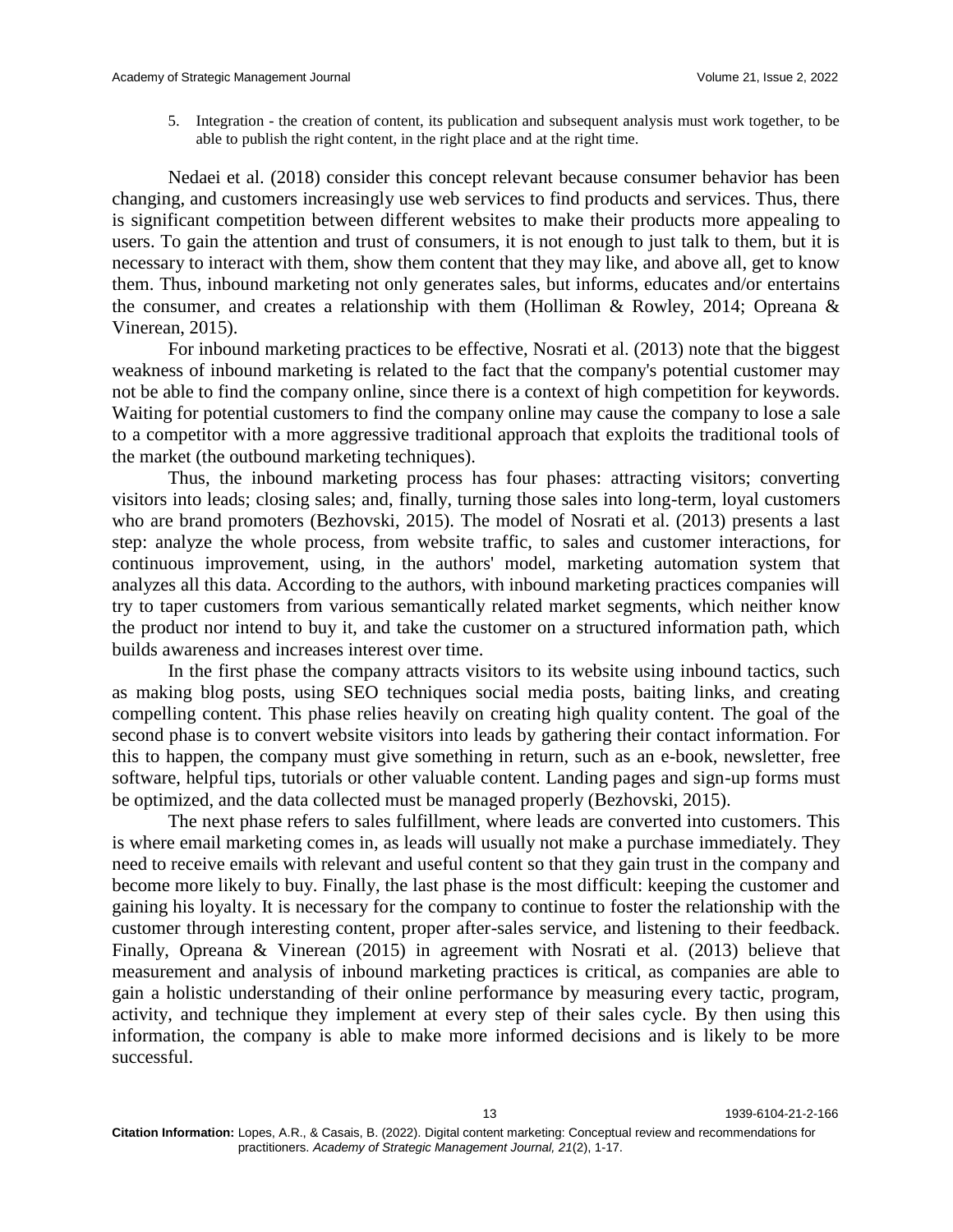It is thus possible to see that inbound marketing and content marketing are inseparable, and for a successful inbound marketing strategy, content marketing is a fundamental premise.

#### **Practical Recommendations for Managers**

Generating quality content requires observing the customer and their behaviors to be able to meet their needs, because high-quality content is what creates value for customers, rather than merely promoting the company's products (Järvinen & Taiminen 2016). Thus, it is necessary to know these potential customers and to know who the organization's ideal customer is - its persona. Only in this way will it be possible to create relevant content that meets their needs (Pulizzi, 2014; Patrutiu-Baltes, 2016).

Next, you must choose what the general theme of the content will be, the formats in which it will be disseminated, and define the content calendar (when it will be disseminated). This content can be in the form of an article, to be disseminated on the blog and on social media; ebooks, entertainment videos, or with the organization's history. The content written for the newsletter should be more informative, with more content than just news. It should, over time, be customized according to what each customer searches for.

Content creation should be done by someone with deep knowledge about the company, and with a link to it, who feels the soul of the company as it is. Thus, freelancers who are being hired should be hired on a permanent basis. Content should be posted on the company's blog and website, and on the social networks Facebook and Instagram. Content in video format should be released on the brand's Youtube channel, and newsletter content will be distributed via email.

To broaden the distribution of content and increase the number of fans of the page, and thus increase brand awareness (Coelho et al., 2016), partnerships should be sought with influencers who identify with the organization.

A key aspect in any strategy is to evaluate its efficiency and act accordingly (Järvinen & Taiminen, 2016; Pulizzi, 2014). It is necessary to check, six months after this strategy is implemented, whether its objectives are being achieved or not. It should be observed if sales have gone up, if there are more interested partners and if people recognize the brand in the market.

Regarding digital platforms, especially the website, the following factors should be analyzed: impressions (how many times the content on the page is viewed); page views per user (how many pages the user visits when on the website); the bounce rate (the percentage of people who leave the site immediately when they visit) and the duration of each visit. Next, it is important to analyze whether the content viewed led the user to perform some action. Thus, it is necessary to analyze the click-through rate (the ratio between the number of clicks and the number of impressions) and the percentage of visitors, in general, who make a purchase. Finally, it should be checked if, on social media, people share and interact with the brand's content, which will be an indicator of the engagement they feel with the brand (Balio  $\&$  Casais, 2021).

If the goals are not being met, it is important to consider changing the theme of the content, exploring ways to improve it, or improving the way it is distributed and amplified. Monitoring and correcting is essential for any content marketing strategy to work (Cawsey & Rowley, 2016). Finally, in order to get consistent feedback from customers, the organization should conduct interviews once a year with its randomly chosen customers and ask what they would like to see improved in the company. Their consumers can send short, closed-response, anonymous satisfaction surveys, and thus receive constant feedback and understand whether the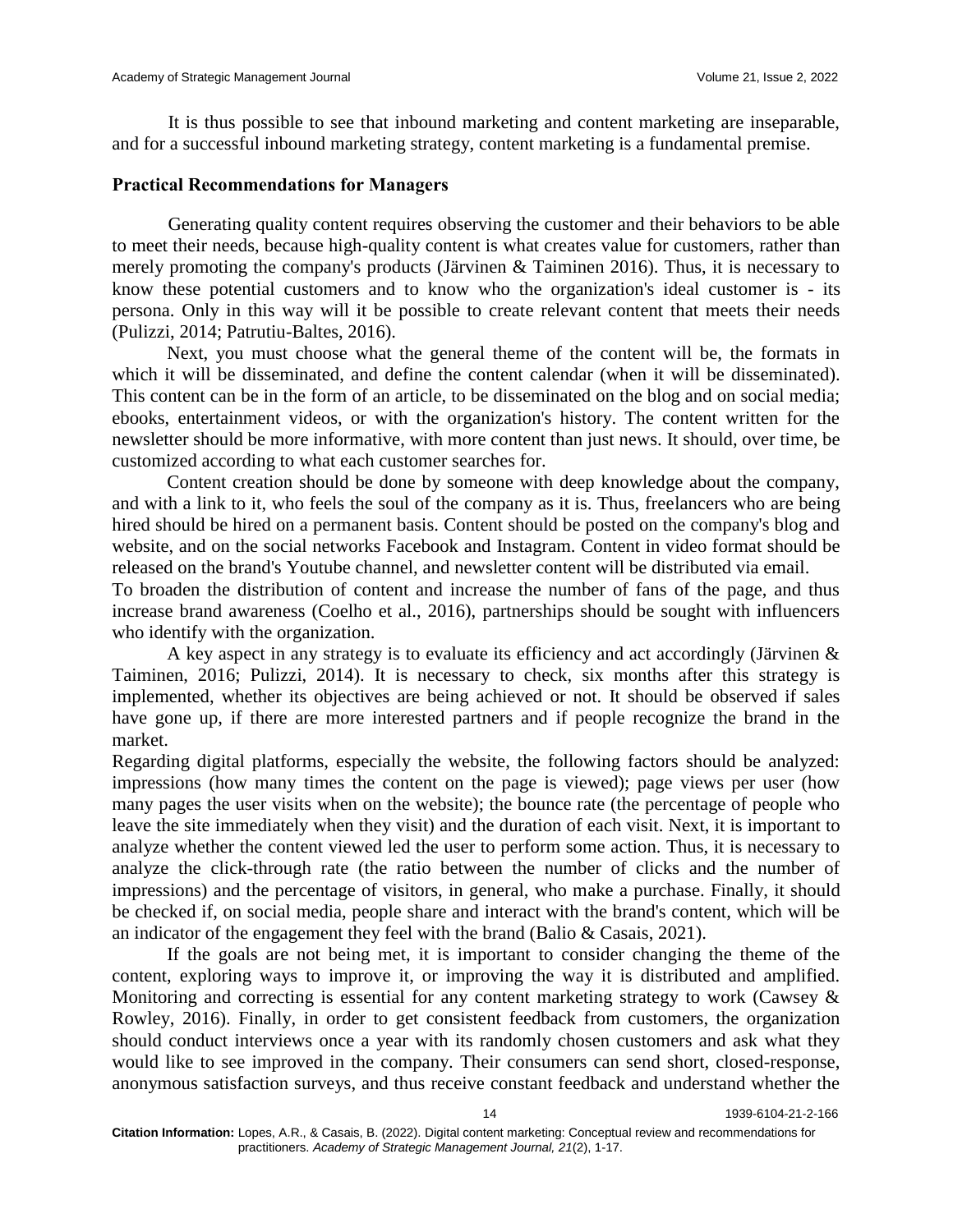company is creating relevant and engaging content for their customers (Järvinen & Taiminen, 2016), as it is through this confirmation that one can continue to improve their content marketing strategy.

### **CONCLUSION, LIMITATIONS AND FUTURE RESEARCH**

This paper organizes the academic knowledge on content marketing in the context of digital media and presents guidance to organize a strategic plan of inbound marketing, with the adequate digital media and contents in the right touchpoint of the customer journey to meet the audience with relevance. The managerial implications of this conceptual review are assured in the practical guidelines provided. The conceptual review follows a design science approach in order to serve a conceptualization serving practitioners. The methodology used for the review did not use a systematic method that guarantees replication and a systematic literature review might be useful for a future research.

#### **REFERENCES**

- Agnihotri, R., Dingus, R., Hu, M.Y., & Krush, [M.T. \(2016\). Social media: Influencing customer satisfaction in B2B](https://doi.org/10.1016/J.INDMARMAN.2015.09.003)  sales. *[Industrial Marketing Management](https://doi.org/10.1016/J.INDMARMAN.2015.09.003)*, *53*, 172-180.
- [Algesheimer, R., Dholakia, U.M., & Herrmann, A. \(2005\). The social influence of brand community: Evidence from](https://doi.org/10.1509%2Fjmkg.69.3.19.66363)  European car clubs. *[Journal of Marketing](https://doi.org/10.1509%2Fjmkg.69.3.19.66363)*, *69*(3), 19-34.
- Andersson, S., & Wikström, N. (2017). Why and how are social media used in a B2B context, and which stakeholders are involved?. *Journal of Business and Industrial Marketing*, *32*(8), 1098-1108.
- Balio, S., & Casais, B. (2021). A content marketing framework to analyze customer engagement on social media. In *Research Anthology on Strategies for Using Social Media as a Service and Tool in Business* (pp. 320-336). IGI Global.
- Bezhovski, Z. (2015). Inbound Marketing-a new concept in digital business. *ELTH 2015 - International Scientific Conference of the Romanian-German University of Sibiu*, 27-34.
- [Bleoju, G., Capatina, A., Rancati, E., & Lesca, N. \(2016\). Exploring organizational propensity toward inbound–](https://ideas.repec.org/a/eee/jbrese/v69y2016i11p5524-5528.html) [outbound marketing techniques adoption: The case of pure players and click and mortar companies.](https://ideas.repec.org/a/eee/jbrese/v69y2016i11p5524-5528.html)  *[Journal of Business Research](https://ideas.repec.org/a/eee/jbrese/v69y2016i11p5524-5528.html)*, *69*(11), 5524-5528.
- [Buratti, N., Parola, F., & Satta, G. \(2018\). Insights on the adoption of social media marketing in B2B services.](https://doi.org/10.1108/TQM-11-2017-0136) *TQM Journal*, *30*[\(5\), 490-529.](https://doi.org/10.1108/TQM-11-2017-0136)
- Castelló-Martínez, A. (2013). *Social media strategy, Inbound Marketing and content strategy: Attraction Marketing 2.0.*
- [Cawsey, T., & Rowley, J. \(2016\). Social media brand building strategies in B2B companies.](https://doi.org/10.1108/MIP-04-2015-0079) *Marketing Intelligence [and Planning](https://doi.org/10.1108/MIP-04-2015-0079)*, *34*(6), 754-776.
- [Centobelli, P., Cerchione, R., Del Vecchio, P., Oropallo, E., & Secundo, G. \(2021\). Blockchain technology design in](https://doi.org/10.1108/AAAJ-10-2020-4994)  [accounting: Game changer to tackle fraud or technological fairy tale?.](https://doi.org/10.1108/AAAJ-10-2020-4994) *Accounting, Auditing & [Accountability Journal](https://doi.org/10.1108/AAAJ-10-2020-4994)*.
- [Chen, S.C., & Lin, C.P. \(2015\). The impact of customer experience and perceived value on sustainable social](https://doi.org/10.1016/J.TECHFORE.2014.11.011)  relationship in blogs: An empirical study. *[Technological Forecasting and Social Change](https://doi.org/10.1016/J.TECHFORE.2014.11.011)*, *96*, 40-50.
- Coelho, R.L.F., Oliveira, D.S., & Almeida, M.I.S. (2016). Does social media matter for post typology? Impact of post content on Facebook and Instagram metrics. *Online Information Review*, *3*(4), 843-861.
- D'Haen, J., & Van Den Poel, D. (2013). Model-supported business-to-business prospect prediction based on an iterative customer acquisition framework. *Industrial Marketing Management*, *42*(4), 544-551.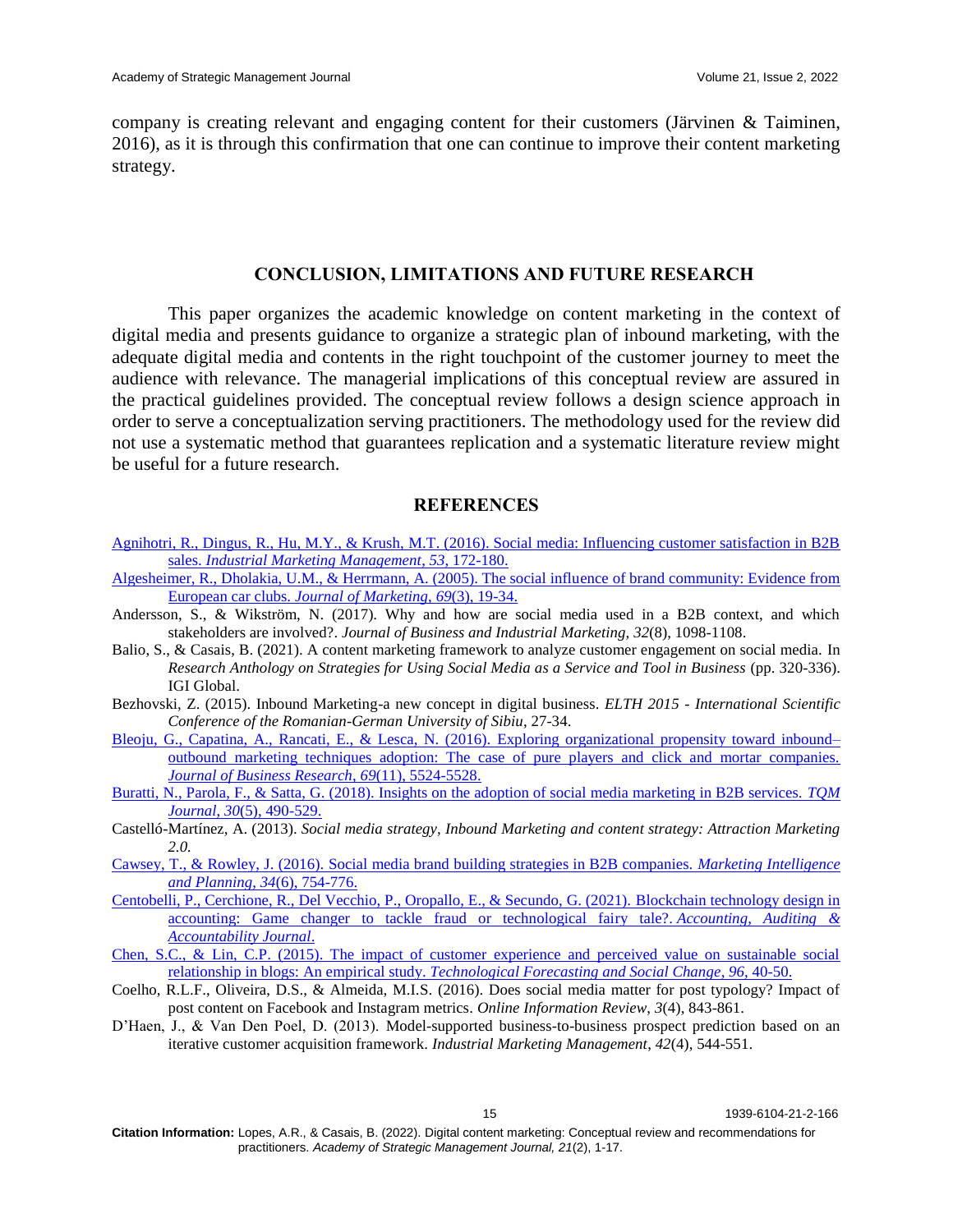- Da Costa, T., & Casais, B. (2020). Social Media and E-commerce: a study on motivations for sharing content from E-commerce websites. In *Managing Social Media Practices in the Digital Economy* (pp. 121-149). IGI Global.
- [Du Plessis, C. \(2015\). An exploratory analysis of essential elements of content marketing.](http://hdl.handle.net/10500/18910) *2nd European Conference [on Social Media](http://hdl.handle.net/10500/18910)*, 122-129.
- [Du Plessis, C. \(2017\). The role of content marketing in social media content communities.](https://doi.org/10.4102/sajim.v19i1.866) *SA Journal of [Information Management](https://doi.org/10.4102/sajim.v19i1.866)*, *19*(1), 1-7.
- Guadalupe, G.A. (2015). Inbound Marketing on LinkedIn for brand management. *ICONO14 Journal Scientific Journal of Communication and Emerging Technologies*, *13*(1), 105-124.
- Halligan, B., & Shah, D. (2010). *Inbound marketing - Get found using Google, social media and blogs*. John Wiley & Sons, Inc.
- [Ho, J., Pang, C., & Choy, C. \(2020\). Content marketing capability building: A conceptual framework.](https://doi.org/10.1108/jrim-06-2018-0082) *Journal of [Research in Interactive Marketing](https://doi.org/10.1108/jrim-06-2018-0082)*, *14*(1), 133-151.
- Hollebeek, L.D., & Macky, K. (2019). Digital content marketing's role in fostering consumer engagement, trust, and [value: framework, fundamental propositions, and implications.](https://doi.org/10.1016/j.intmar.2018.07.003) *Journal of Interactive Marketing*, *45*, 27-41.
- [Holliman, G., & Rowley, J. \(2014\). Business to business digital content marketing: Marketers' perceptions of best](https://doi.org/10.1108/JRIM-02-2014-0013)  practice. *[Journal of Research in Interactive Marketing](https://doi.org/10.1108/JRIM-02-2014-0013)*, *8*(4), 269-293.
- [Human, G., Hirschfelder, B., & Nel, J. \(2018\). The effect of content marketing on sponsorship favorability.](https://doi.org/10.1108/IJoEM-06-2017-0215)  *[International Journal of Emerging Markets](https://doi.org/10.1108/IJoEM-06-2017-0215)*, *13*(5), 1233-1250.
- Huotari, L., Ulkuniemi, P., Saraniemi, S., & [Mäläskä, M. \(2015\). Analysis of content creation in social media by](https://doi.org/10.1108/JBIM-05-2013-0118)  B2B companies. *[Journal of Business and Industrial Marketing](https://doi.org/10.1108/JBIM-05-2013-0118)*, *30*(6), 761-770.
- Jansen, B.J., & Schuster, S. (2011). Bidding on the buying funnel for sponsored search and keyword advertising. *Journal of Electronic Commerce Research*, *12*(1), 1-18.
- [Järvinen, J., & Taiminen, H. \(2016\). Harnessing marketing automation for B2B content marketing.](https://doi.org/10.1016/J.INDMARMAN.2015.07.002) *Industrial [Marketing Management](https://doi.org/10.1016/J.INDMARMAN.2015.07.002)*, *54*, 164-175.
- Kee, A.W.A., & Yazdanifard, R. (2015). The review of content marketing as a new trend in marketing practices. *International Journal of Management, Accounting and Economics*, *2*(9), 1055-1064.
- [Kim, C., & Yang, S.U. \(2017\). Like, comment, and share on Facebook: How each behavior differs from the other.](https://doi.org/10.1016/j.pubrev.2017.02.006)  *[Public Relations Review](https://doi.org/10.1016/j.pubrev.2017.02.006)*, *43*(2), 441-449.
- Lou, C., & Xie, Q. (2021). Something social, something entertaining? How digital content marketing augments consumer experience and brand loyalty. *International Journal of Advertising*, *40*(3), 376-402.
- [Lou, C., Xie, Q., Feng, Y., & Kim, W. \(2019\). Does non-hard-sell content really work? Leveraging the value of](https://doi.org/10.1108/JPBM-07-2018-1948)  [branded content marketing in brand building.](https://doi.org/10.1108/JPBM-07-2018-1948) *Journal of Product and Brand Management*, *28*(7), 773-786.
- Mangiaracina, R., Brugnoli, G., & Perego, A. (2010). The eCommerce Customer Journey: A Model to Assess and Compare the User Experience of the eCommerce Websites. *Journal of Internet Banking and Commerce*, *15*(1), 1-11.
- Mattos, D., Casais, B. and Braga, A. (2021). Marketing Automation in Business-to-Business Relationships and the emerged Value Cocreation. *In* Ratten, V. & Thaichon, P. (Eds.) *Covid-19, Technology and Marketing: Moving forward and the new normal,* chapter 5*,* (pp*.*85-99)*,* Palgrave MacMillian*.*
- Nedaei, D., Khanzadi, P., Majidi, B., & Movaghar, A. (2018). inbound E-Marketing Using Network Based Visual and Phonetic User Experience Analytics. *In 2018 4th International Conference on Web Research (ICWR*) (pp. 12-18). IEEE.
- Nosrati, M., Karimi, R., Mohammadi, M., & Malekian, K. (2013). Internet Marketing or Modern Advertising! How? Why?. *International Journal of Economy, Management and Social Sciences*, *2*(3), 56-63.
- [Nunan, D., Sibai, O., Schivinski, B., & Christodoulides, G. \(2018\).](https://doi.org/10.1016/j.indmarman.2018.03.009) Reflections on social media: Influencing [customer satisfaction in B2B sales and a research agenda.](https://doi.org/10.1016/j.indmarman.2018.03.009) *Industrial Marketing Management*, *75,* 31-36.
- [Opreana, A., & Vinerean, S. \(2015\). A new development in online marketing: Introducing digital inbound](https://econpapers.repec.org/scripts/redir.pf?u=http%3A%2F%2Fmarketing.expertjournals.com%2F23446773-305%2F;h=repec:exp:mkting:v:3:y:2015:i:1:p:29-34)  marketing. *[Expert Journal of Marketing](https://econpapers.repec.org/scripts/redir.pf?u=http%3A%2F%2Fmarketing.expertjournals.com%2F23446773-305%2F;h=repec:exp:mkting:v:3:y:2015:i:1:p:29-34)*, *3*(1), 29-34.
- Patrutiu-Baltes, L. (2016). Inbound marketing-the most important digital marketing strategy. *Bulletin of the Transilvania University of Braşov Series V: Economic Sciences*, *9*(58), 61.
- [Payne, A., Storbacka, K., Frow, P., & Knox, S. \(2009\). Co-creating brands: Diagnosing and designing the](https://doi.org/10.1016/j.jbusres.2008.05.013)  relationship experience. *[Journal of Business Research](https://doi.org/10.1016/j.jbusres.2008.05.013)*, *62*(3), 379-389.
- [Pulizzi, J. \(2012\). The rise of storytelling as the new marketing.](https://doi.org/10.1007/S12109-012-9264-5) *Publishing Research Quarterly*, *28*(2), 116-123.
- Pulizzi, J. (2014). *Epic Content Marketing - How to tell a different story, break through the clutter, and win more customers by marketing less*. McGraw Hill.

16 1939-6104-21-2-166

**Citation Information:** Lopes, A.R., & Casais, B. (2022). Digital content marketing: Conceptual review and recommendations for practitioners. *Academy of Strategic Management Journal, 21*(2), 1-17.